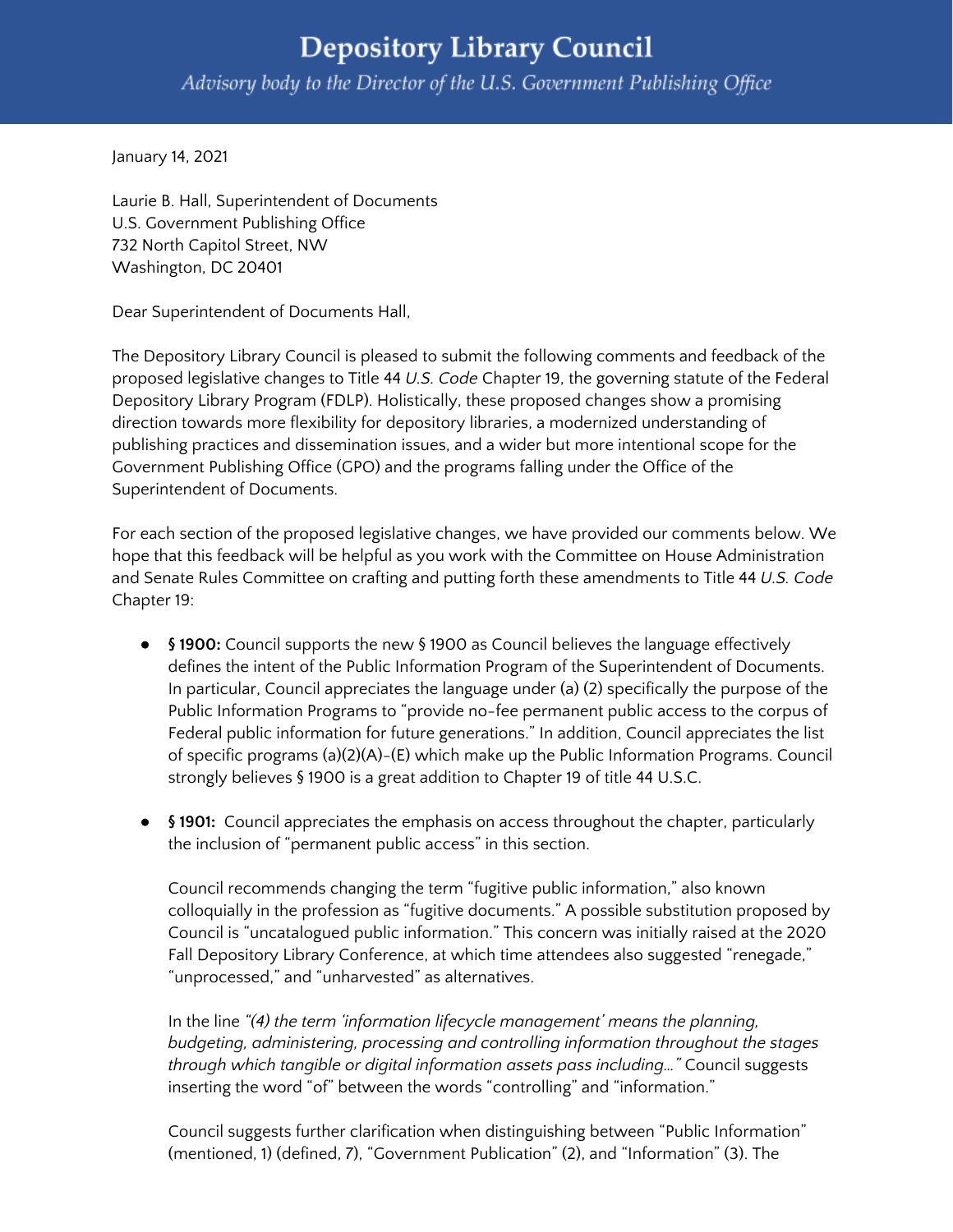relationship between these terms may be better understood if the definitions are listed in hierarchical order, rather than alphabetically (although alphabetical may be the typical formatting of this section). "Public Information" is defined in (7) as broadly containing both "Government Publications" and "Information" in all formats, and appears to be the largest umbrella term; for this reason, it may be useful to list it first. As currently organized, "public information" is referenced in (1), (3), (4), (5), (6) but not defined until (7).It would also be useful if a more explicit distinction could be made between "government documents," "government publication," and "public information." One recommendation is to define "government publication" as material in any format issued by a government agency or body for public distribution, while "government information" is any material produced by a government agency or body. Another option would be to distinguish between "government documents" (official documents issued by a government institution for internal use), "government publications" (content issued by a government institution for external use), and "government information" (all content issued by government institutions in any format). Council believes clarification on these distinctions is necessary to better understand and appreciate the function and impact of the chapter revisions.

- **● § 1902:** The new language in §1902 reflects the wider scope of the FDLP in ensuring that the Superintendent of Documents is duly notified of digital content as well as all tangible content it has issued, regardless of a publishing connection to GPO. The focus on digital specifically is also helpful in making it very clear that digital content covers a wide scope as emphasized in the definition for "public information" in §1901. In addition, the deletion of language about agencies determining if material is of public interest or educational value to be passed on to the Superintendent of Documents is a welcome change as agencies often do not have a good sense of what the public would be interested in now and in the future.
- **● § 1905/1909:** The inclusion of the Superintendent of Documents in the decision of whether a library is prepared to become a depository is important in ensuring that the library has proper support and understanding of what it means to be a depository library. However, Council feels the phrase, "housing a depository collection," included in both §1905 and §1909 has connotations too focused on tangible depository materials when there are all-digital or mostly digital depositories in the FDLP, and recommends that GPO change the language to make it more inclusive of all types of depository formats. We suggest using the idea of stewardship of a collection rather than housing: "...the Superintendent of Documents shall assess the potential depository library to determine its sustainability for stewarding a depository collection and for providing access services."
- **● § 1907:** Council appreciates the change in language from "publications" to "public information" as it better reflects the variety of formats disseminated by GPO. Council recommends changing "publications" to "public information" in the following sentence: "Additional depository libraries…may be designated to receive Government publications." Council supports the inclusion of the Superintendent of Documents in the disposal process for executive departments and independent agencies.
- **● § 1911:** Council approves of the proposed changes to § 1911, particularly the change from "publications" to "public information." and the inclusion of the specific phrase "this Government property." Council supports the elimination of the language specifying the retention of print and microfacsimile publications that have not been superseded. Finally, in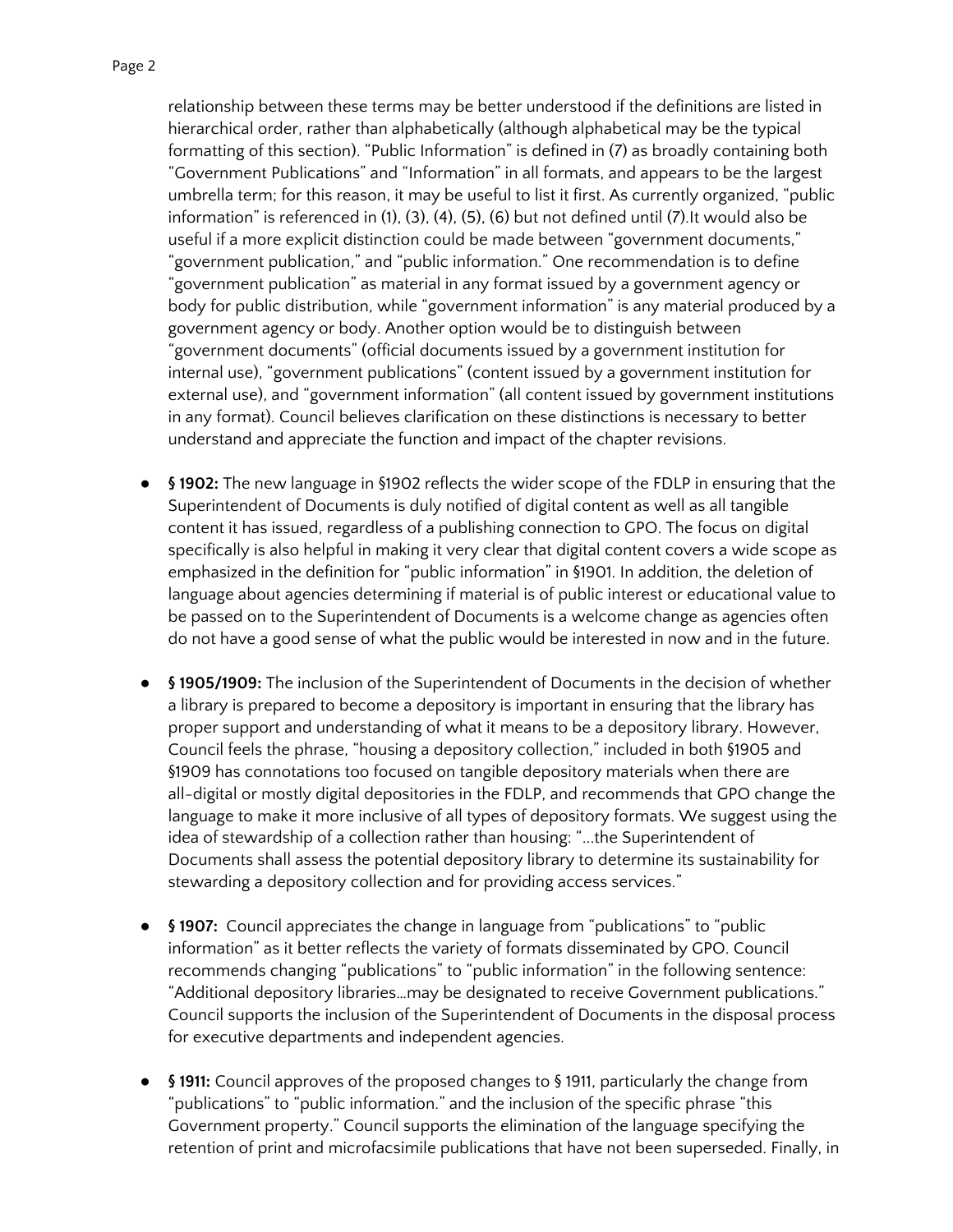addressing the requirements for the disposal of public information, Council appreciates the specific mention of Superintendent of Documents policy and guidance.

**● § 1912:** Council seeks clarification of two phrases in subsection (d):

"Libraries designated as regional depositories will coordinate with the Superintendent of Documents on the disposition of Government Publications from depository libraries…" If regional depositories are required to work with GPO for *all* selective depositories' routine collection maintenance, this would be a significant change from current practices. In general, regional depositories solely manage this process, with the exception of working closely with GPO when a selective depository withdraws from the program. Council recommends keeping the previous wording related to this subsection and instead relying on guidance and policy documentation to shape collaboration between regional depositories and GPO.

"After first offering the publications to the regional depository and to other depository libraries within their area, the Superintendent of Documents will ensure depository libraries nationwide have an opportunity to obtain them…" Council is concerned that this language creates a requirement that all documents in the disposition process are offered nationally to all depository libraries. Currently regionals require some combination of offering to regional depositories and to other depositories in a state or region, but offering national is optional for most states, with some exceptions for historic material. Council is concerned that additional requirements related to disposition will create unnecessary burdens for selective depositories. Alternatively, strengthened communication between regional depositories and GPO would facilitate the transfer of materials to Preservation Stewards and other libraries actively working on preservation efforts.

- **● § 1917:** Council appreciates GPO's continued efforts to provide freely available catalog records and access points to the public. While it is implied that GPO will not charge for the services listed in (b)(3), Council requests that language indicating that these services will be offered free of charge be added for additional clarity.
- **● § 1918:** As mentioned in reference to earlier uses of the phrase "National Collection", Council recommends that in order to avoid confusion about the scope, nature and extent of the "National Collection" a clear definition of this phrase be given in the earliest sections of the legislation. Council sought clarification about the meaning of "system of access". GPO provided a reminder that this phrase allows for the evolution of system names and particulars, but consistently refers to an online system of access to government information. Council is supportive of broad statutory language, with details and specific procedures left to guidance documents provided by GPO. Most notably, Council is in wide agreement that the creation of a defined National Collection is exciting, significant, and has the potential to lead to great improvements in the collection, cataloging, dissemination, and access of government information sources.